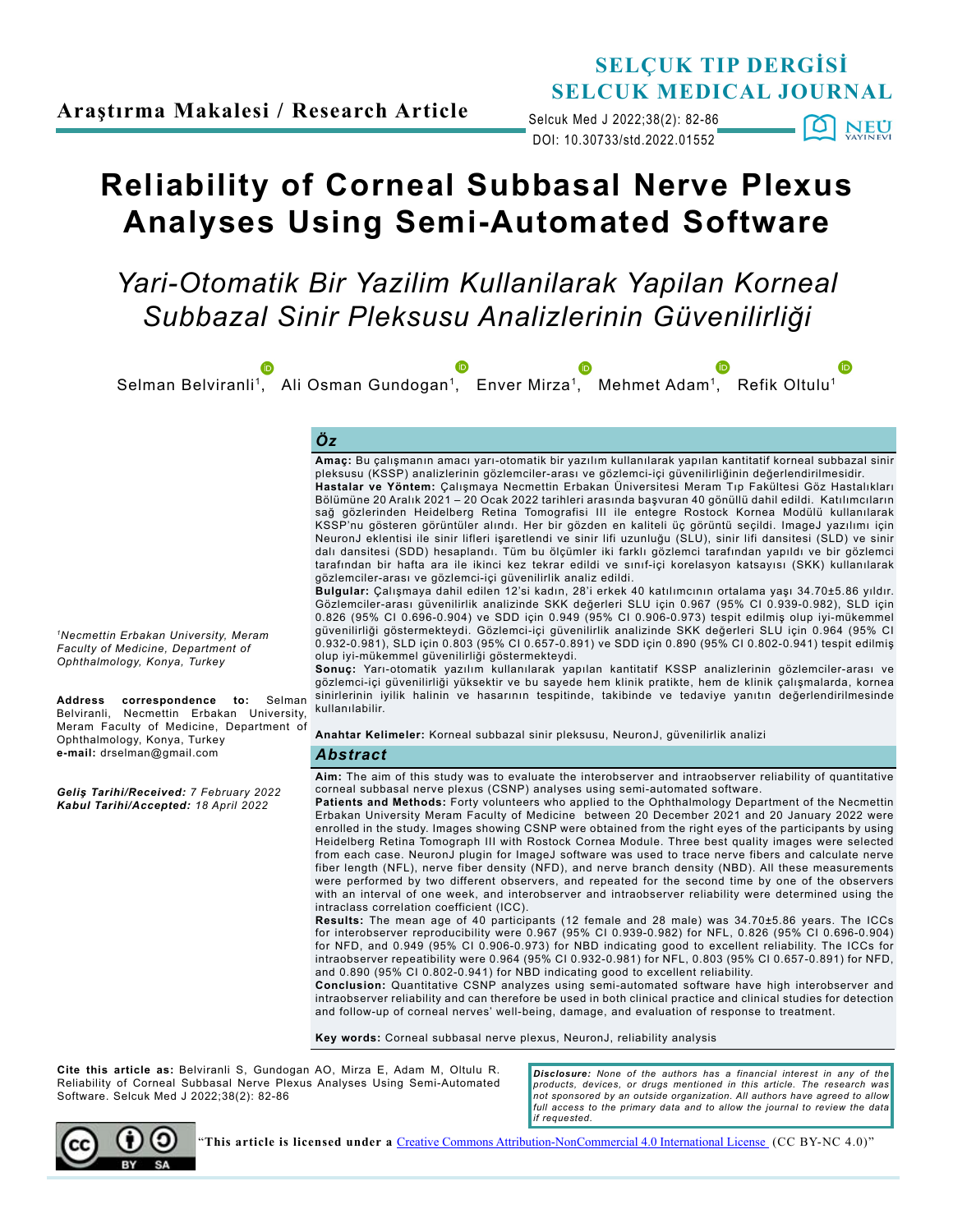## **INTRODUCTION**

The cornea is the foremost transparent layer of the eye and is one of the tissues with the most intense innervation in the human body. Corneal nerves are mainly sensory and most of them originate from the ophthalmic branch of the trigeminal nerve. In addition to sensory functions, corneal nerves also play an important role in the blink reflex, tear production, corneal wound healing, and maintaining a healthy ocular surface (1,2). Corneal nerves enter the cornea radially from the stroma layer at the periphery and branch out parallel to the corneal surface. Then they turn anteriorly and penetrate the Bowman's layer and form the corneal subbasal nerve plexus (CSNP), which runs parallel to the corneal surface, under the basal epithelial layer. Branches originating from here also terminate as free nerve endings in the corneal epithelium (1).

It is not possible to evaluate the corneal nerves in detail with standard examination methods. Ex vivo light microscopy and electron microscopy studies provide information about corneal nerves (3). In vivo confocal microscopy (IVCM) is a relatively new, non-invasive technique that provides high-resolution and cellular imaging of corneal layers. Nowadays, IVCM is widely used in the diagnosis of various corneal pathologies and in monitoring the response to treatment (4). IVCM also enables visualization of the corneal nerves and CSNP in detail (5). Various parameters in CSNP images can be quantitatively evaluated using manual, semi-automated or automated software (6).

In this study, we aimed to evaluate the interobserver reproducibility and intraobserver repeatability of nerve fiber length (NFL), nerve fiber density (NFD) and nerve branch density (NBD) parameters that were analyzed using a semi-automated software on CSNP images obtained with IVCM.

#### **PATIENTS AND METHODS**

Forty volunteers who applied to the Ophthalmology Department of the Necmettin Erbakan University Meram Faculty of Medicine between 20 December 2021 and 20 January 2022 and met the study criteria were included in the study. The study was carried out with the approval of the Ethics Committee of the Necmettin Erbakan University, approval number 2021/3565. The study was conducted in accordance with the terms of the Declaration of Helsinki. After the participants were given detailed information about the study, informed consent was obtained from each participant. All participants underwent a complete

ophthalmologic examination, including measurement of refraction, measurement of intraocular pressure, best corrected visual acuity, and slit-lamp examination of the anterior segment and posterior segment. Patients with any systemic disease that may affect corneal innervation such as diabetes mellitus, connective tissue diseases, autoimmune diseases; patients with any ocular pathology such as uveitis, glaucoma, blepharitis, conjunctivitis, keratitis, dry eye, corneal dystrophy, eyelid disorders; patients with a history of chemical or thermal ocular injury; patients with a scar or nephelia on the cornea; those using contact lenses; those with a history of intraocular or periocular surgery including refractive surgery; patients using any topical ocular medication including artificial tears, patients with a refractive error greater than  $\pm$  3 diopters of spherical equivalent; patients who had a history of COVID-19 and who were pregnant or breastfeeding were excluded.

CSNP imaging was performed using Heidelberg Retina Tomograph III (HRT III) in combination with the Rostock Cornea Module (RCM) (Heidelberg Engineering, Heidelberg, Germany). Topical anesthetic drops (0.5% proparacaine HCl, Alcaine®, S.A. Alcon-Couvreur N.V., Puurs, Belgium) were applied before the procedure. Only the right eyes of all participants were examined in the study. Serial images of 400\*400 microns showing the CSNP were taken from the central cornea. Corneal confocal microscopy imaging for all participants was performed under the same standard conditions by the same experienced investigator. Then, for each eye included in the study, three images with the best quality display of the CSNP were selected. An open-source semi-automatic plugin (NeuronJ by Erik Meijering; ver. 1.4.3) for ImageJ software (Wayne Rasband and contributors, National Institutes of Health, USA; ver. 1.53f) was used to trace nerve fibers in selected images. Figure-1 shows an example for tracing of the nerve fibers with NeuronJ. After the nerve fibers were traced, the total nerve length calculated by the software on 400\*400 micron images was converted to mm/mm<sup>2</sup> and recorded as nerve fiber length (NFL). The nerve fiber density (NFD; the number of major nerves per mm2 ) and the nerve branch density (NBD; the number of branches emanating from major nerve trunks, per mm<sup>2</sup>) in each selected image were recorded in units of fibers/mm<sup>2</sup> and branches/mm<sup>2</sup>, respectively, as described by Malik et al. (7). The results from 3 different CSNP images from each eye examined in the study were averaged. All these measurements were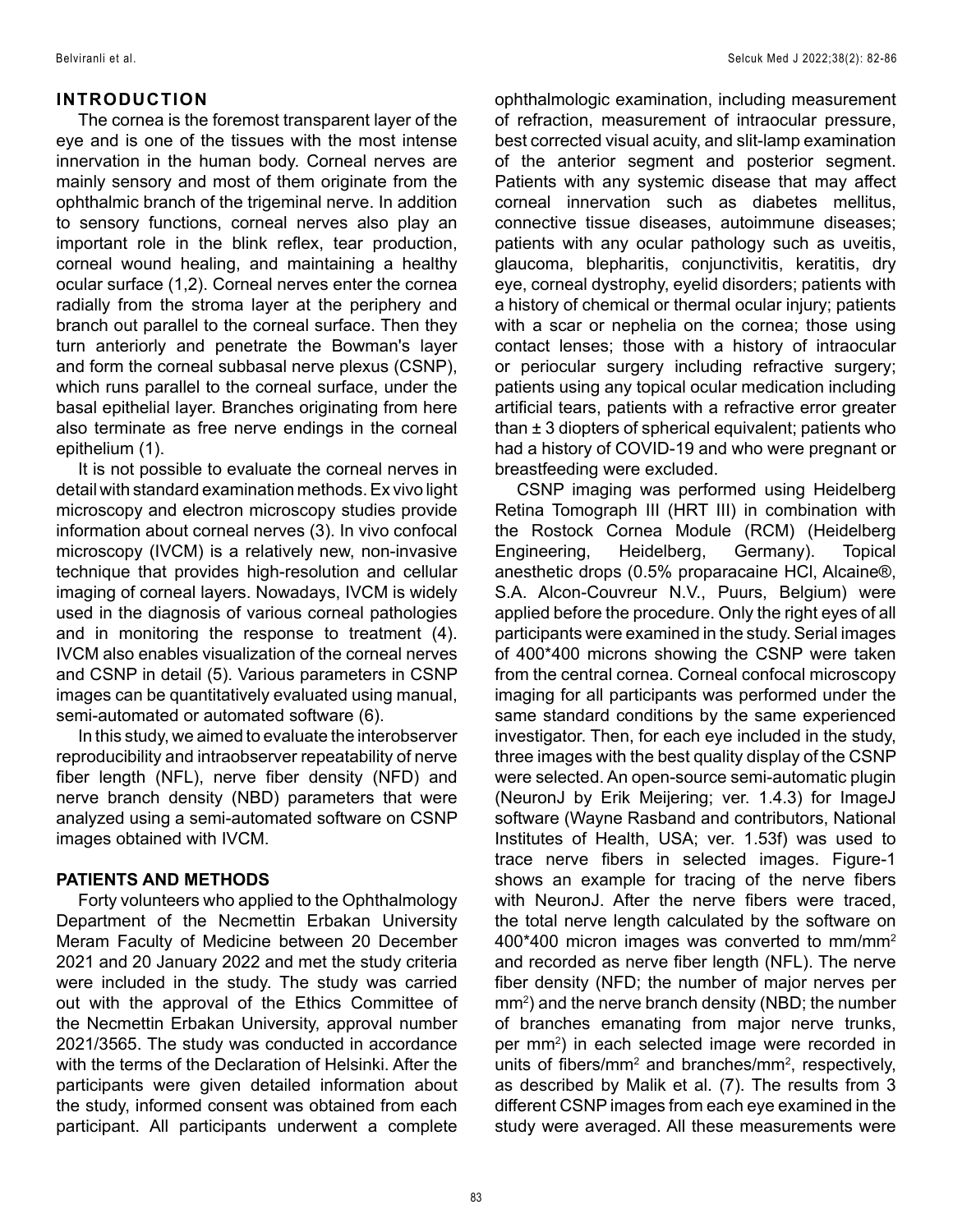

**Figure 1.** An example for tracing of the nerve fibers with NeuronJ plugin. (400x400 micron image)

performed by two different observers (Observer-1 and Observer-2), and repeated for the second time by one of the observers (Observer-1) with an interval of one week. Interobserver reproducibility was evaluated by analyzing the consistency of the results obtained by Observer-1 (SB) and Observer-2 (AOG). Intraobserver repeatability was evaluated by analyzing the consistency of the results obtained by Observer-1 (SB) at two different times.

IBM SPSS statistics software version 20.0 was used for statistical analysis (IBM Corp, Armonk, NY, USA). Continuous variables were expressed as mean ± standard deviation (SD), while categorical variables as number (n) and percentage (%). Conformity of continuous variables to normal distribution was evaluated by Shapiro-Wilk test. Intraclass correlation coefficient (ICC) was used for reliability analyzes. For interobserver reproducibility analysis, ICC two-way random-effects model, absolute agreement type and single measures were preferred. For intraobserver repeatability analysis, ICC two-way mixed-effects model, absolute agreement type and single measures

were preferred. When evaluating ICC results, an ICC value of <0.5 was considered poor reliability, a value of 0.5-0.75 was considered moderate reliability, a value of 0.75-0.9 was considered good reliability, and a value of >0.90 was considered excellent reliability per recommendation published by Koo et al. (8). In all statistical analyses, two-sided p<0.05 was considered statistically significant.

#### **RESULTS**

The ages of the 40 participants included in the study were in the range of 25–44 years, with a mean of 34.70±5.86 years. Twelve (30%) of the participants were female and 28 (70%) were male. The mean NFL found in the first measurement of Observer-1 was 19.06±3.75 mm/mm2 , mean NFD was 24.79±5.08 fibers/mm2 and mean NBD was 54.43±17.97 branches/mm2 . The mean NFL found in the second measurement of Observer-1 was 18.99±4.01mm/  $mm<sup>2</sup>$ , mean NFD was 24.89 $\pm$ 4.42 fibers/mm<sup>2</sup>, and mean NBD was 54.69±20.26 branches/mm<sup>2</sup>. The mean NFL found by Observer-2 was 19.04±3.52 mm/  $mm<sup>2</sup>$ , mean NFD was 24.48 $\pm$ 4.80 fibers/mm<sup>2</sup>, and mean NBD was 54.84±16.78 branches/mm<sup>2</sup>.

The ICCs for interobserver reproducibility were 0.967 (95% CI 0.939-0.982) for NFL, 0.826 (95% CI 0.696-0.904) for NFD, and 0.949 (95% CI 0.906-0.973) for NBD indicating good to excellent reliability. (Table 1). The ICCs for intraobserver repeatibility were 0.964 (95% CI 0.932-0.981) for NFL, 0.803 (95% CI 0.657- 0.891) for NFD, and 0.890 (95% CI 0.802-0.941) for NBD indicating good to excellent reliability. (Table 2)

## **DISCUSSION**

In addition to their sensory functions, corneal nerves play an important role in maintaining a healthy ocular surface via their trophic effects (2). Deterioration of corneal innervation can lead to a degenerative process called neurotrophic keratopathy. Quantitative evaluation of corneal innervation is of great importance in the evaluation of the well being of the cornea, in the diagnosis and follow-up of neurotrophic processes, and in the evaluation of the response to treatment.

**Table 1.** Interobserver Reproducibility analyses for NFL, NFD and NBD

|                                                | Observer-1<br>(mean±SD) | Observer-2<br>(mean±SD) | Interobserver Reproducibility<br>(ICC [95% CI]) |
|------------------------------------------------|-------------------------|-------------------------|-------------------------------------------------|
|                                                |                         |                         |                                                 |
| Nerve Fiber Length (mm/mm <sup>2</sup> )       | 19.06±3.75              | $19.04 \pm 3.52$        | 0.967 [0.939-0.982]                             |
| Nerve Fiber Density (fiber/mm <sup>2</sup> )   | 24.79±5.08              | 24.48±4.80              | $0.826$ [0.696-0.904]                           |
| Nerve Branch Density (branch/mm <sup>2</sup> ) | 54.43±17.97             | 54.84±16.78             | 0.949 [0.906-0.973]                             |

SD standard deviation, ICC intraclass correlation coefficient, CI confidence interval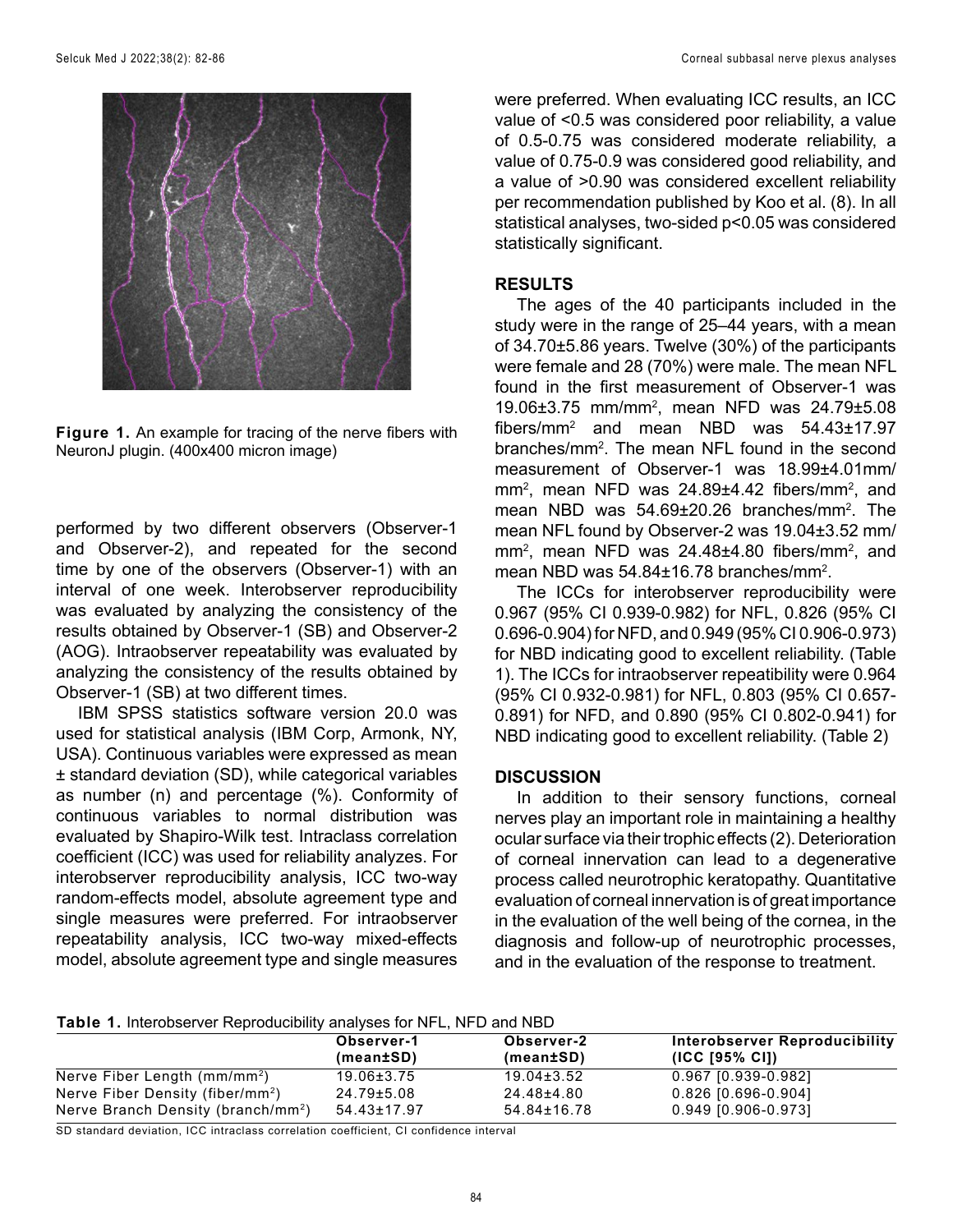|                                                | Observer-1<br>Measurement-1<br>(mean±SD) | Observer-1<br>Measurement-2<br>(mean±SD) | Intraobserver<br>Repeatibility<br>$(ICC$ [95% CI]) |
|------------------------------------------------|------------------------------------------|------------------------------------------|----------------------------------------------------|
| Nerve Fiber Length (mm/mm <sup>2</sup> )       | $19.06 \pm 3.75$                         | 18.99±4.01                               | 0.964 [0.932-0.981]                                |
| Nerve Fiber Density (fiber/mm <sup>2</sup> )   | $24.79 \pm 5.08$                         | 24.89±4.42                               | 0.803 [0.657-0.891]                                |
| Nerve Branch Density (branch/mm <sup>2</sup> ) | $54.43 \pm 17.97$                        | 54.69±20.26                              | 0.890 [0.802-0.941]                                |

#### **Table 2.** Intraobserver reliability analyses for NFL, NFD and NBD

SD standard deviation, ICC intraclass correlation coefficient, CI confidence interval

CSNP can be viewed in detail with IVCM. In addition, various features such as length, density, branching, and torticity of the nerves that make up the CSNP can be evaluated from these images. NFL, NFD, and NBD, which were defined by Malik et al. (7) in their study published in 2003, constitute the most commonly used parameters in the quantitative analysis of CSNP. These parameters determine potential indicators of corneal nerve fiber damage and repair. In the literature, corneal nerve fiber damage has been detected in various ocular and systemic diseases by using these parameters (9–14). In addition, the effects of various surgical procedures such as cataract surgery, refractive surgery and pterygium excision on corneal nerve fibers have also been shown with these parameters (15–17).

Another very important point in the quantitative analysis of CSNP is the evaluation of these parameters objectively, accurately and consistently. These conditions must be met in order to use these parameters in clinical practice and to compare the results obtained from different studies. With the understanding of the importance of quantitative analysis of CSNP, studies on this subject have also increased, and various manual, semi-automated and automated software have been prepared for this purpose. The CCMetrics software (University of Manchester, Manchester, UK) calculates parameters such as NFL, NFD and NBD after manual tracing of all the nerve fibers that can be seen in the CSNP images. In the ACCMetrics software (University of Manchester, Manchester, UK) developed later by the same group, nerve fibers are automatically detected and parameters are calculated. In the study of Petropoulos et al. (18), in which they used the manual CCMetrics software, it was shown that interobserver reproducibility (ICC 0.70 and 0.74, respectively) and intraobserver repeatability (ICC 0.66 and 0.82, respectively) were good for NFL and NFD, but the reliability was low in NBD measurements. Chin et al.'s study (19), which included 20 patients who underwent refractive surgery, compared manual measurements performed with the CCMetrics software and automatic measurements performed with the ACCMetrics software. In their study, the ICCs for interobserver reproducibility in NFL, NFD and NBD measurements performed with CCMetrics software were 0.740, 0.728 and 0.591, respectively, while the ICCs for intraobserver repeatability was 0.799, 0.757 and 0.653, respectively. In the same study, all NFL, NFD and NBD measurements performed with the ACCMetrics software were lower than the measurements performed with the CCMetrics software. It has been stated that this may be due to the inability of the ACCMetrics software to detect thin or pale nerve fibers and nerve fibers in low contrast areas.

NeuronJ (by Erik Meijering), a plugin for ImageJ software (Wayne Rasband and contributors, National Institutes of Health, USA), can trace nerve fibers in a semi-automatic way. In this plugin, when the mouse pointer is brought closer to the starting point of the nerve fiber in a CSNP image, the most likely line for it is drawn by the software, and the nerve fiber can be traced by following it to the point where it ends. NFL can be calculated in mm/mm<sup>2</sup> by proportioning the total nerve fiber length calculated by the software to the total area of the image. NFD and NBD can be calculated in terms of fibers/mm<sup>2</sup> and branches/ mm2 , respectively, by proportioning the number of main nerve trunks and branchs to the total area of the image. In the study by Dehghani et al. (20), NFL analyses using automated, semi-automated and manual software were shown to give consistent results in both healthy controls and diabetics. In the study by Cottrell et al. (21) in which corneal nerve damage was evaluated in eyes of patients with herpes simplex keratitis, it was reported that NFL measurement with NeuronJ, and NFD and NBD calculations showed good interobserver reproducibility with the ICCs of 0.96, 0.90 and 0.97, respectively. In the study by Parissi et al. (22), which included 106 people between the ages of 15-88 years, the mean NFL detected with the NeuronJ software was 19 mm/mm<sup>2</sup> and was